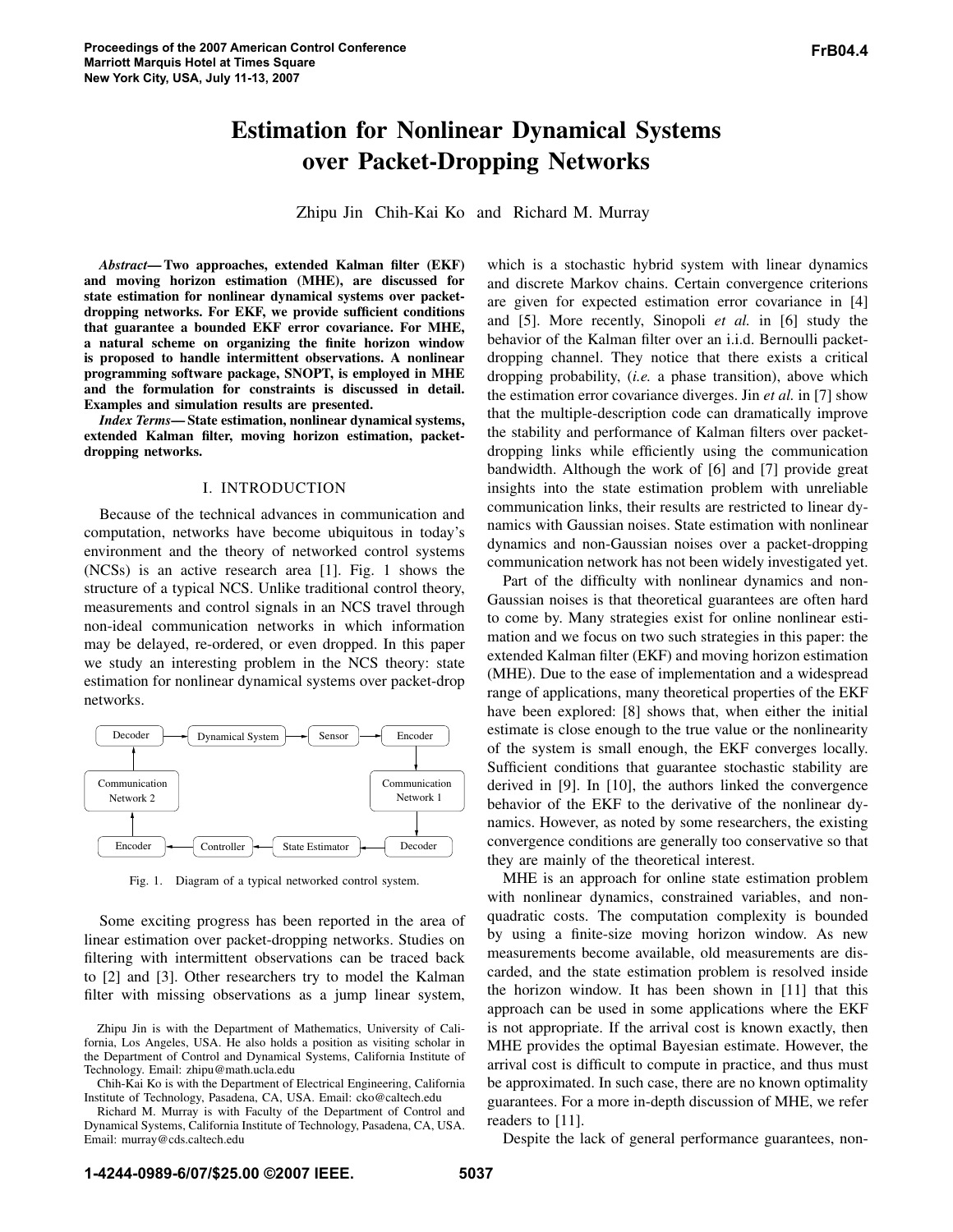linear systems arise often in practice. In today's networked environment, it is important to understand the performance of nonlinear estimation schemes. We investigate the performance of both EKF and MHE for estimating the state of a nonlinear dynamical system with white Gaussian disturbance and observation noise over a packet-dropping network. Comparing with the result on the EKF, which is a straight extension from the linear case, using MHE to deal with packet drops is a brand-new idea. We use a large-scale nonlinear programming software package, SNOPT, to solve the numerical optimization problem that arises in MHE.

The remainder of this paper is organized as follows. In Section II, the formulation of an extended Kalman filter with an i.i.d. Bernoulli packet-dropping network is presented. We give a sufficient condition on the boundedness of the expected EKF error covariance. In Section III, we discuss the method of moving horizon estimation with the details of SNOPT programming, where a new estimation strategy for packet-dropping is proposed. Examples and simulation results are provided in Section IV and we conclude with remarks on future research directions in Section V.

# II. EXTENDED KALMAN FILTER WITH OBSERVATION LOSS

For simplicity, we consider a nonlinear discrete-time dynamical system without control inputs

$$
x_{k+1} = f(x_k) + w_k
$$
  
\n
$$
y_k = h(x_k) + v_k
$$
\n(1)

where  $x_k \in \mathbb{R}^n$  is the state,  $y_k \in \mathbb{R}^m$  is the output,  $w_k$  and  $v_k$ are independent zero-mean, white Gaussian noise processes with covariances  $Q > 0$  and  $R > 0$ , respectively. We assume that  $f(\cdot)$  and  $h(\cdot)$  are at least twice differentiable.

### *A. EKF without packet-dropping*

The extended Kalman filter can be represented in two parts: the time update

$$
\begin{cases} \n\hat{x}_{k+1}^{-} = f(\hat{x}_k) \\
P_{k+1}^{-} = A_k P_k A_k^T + Q \n\end{cases}
$$
\n(2)

and the measurement update

$$
\begin{cases} \hat{x}_k = \hat{x}_k^- + K_k(y_k - h(\hat{x}_k^-)) \\ P_k = (I - K_k C_k) P_k^- \end{cases}
$$
 (3)

where

$$
A_k = \frac{\partial f}{\partial x}(\hat{x}_k),
$$
  
\n
$$
C_k = \frac{\partial h}{\partial x}(\hat{x}_k^-),
$$
  
\n
$$
K_k = P_k^- C_k^T (C_k P_k^- C_k^T + R)^{-1}.
$$
\n(4)

Let  $g_k(\cdot)$  denote the Riccati update for the error covariance

$$
g_k(X) = A_k X A_k^T + Q -A_k X C_k^T (C_k X C_k^T + R)^{-1} C_k X^T A_k^T.
$$
\n(5)

Since  $A_k$  and  $C_k$  are time-variant and they depend on the estimate at each step, it is difficult to give general conditions on uniform boundness of the error covariance. Let us define the map  $H: \mathbb{R}^n \to \mathbb{R}^{m \times n}$  as

$$
H(x) = [h(x); h(f(x)); \cdots; h(f^{n-1}(x))]
$$
 (6)

where

$$
f^{n-1}(x) = \underbrace{f(f(\cdots f(\cdot)))}_{n-1}
$$

denotes function composition.

A nonlinear system is said to satisfy the *observability rank condition* if the rank of

$$
\frac{\partial H}{\partial x}(x_0) = \begin{bmatrix} \frac{\partial h}{\partial x}(x_0) \\ \frac{\partial h}{\partial x}(x_1) \frac{\partial f}{\partial x}(x_0) \\ \vdots \\ \frac{\partial h}{\partial x}(x_{n-1}) \frac{\partial f}{\partial x}(x_{n-2}) \cdots \frac{\partial f}{\partial x}(x_0) \end{bmatrix}
$$
(7)

equals *n* for any  $x_0 \in \mathbb{R}^n$ . According to [8], [9], if system (1) satisfies the observability rank condition, the uniformly bounded error covariance of the associated EKF is a sufficient condition for the estimation error  $e_k = x_k - \hat{x}_k$ of the EKF to be exponentially bounded, as long as either the initial guess is close enough to the true value or the function  $f(\cdot)$  is only weakly nonlinear. For a precise statement of the sufficient condition, we refer readers to Theorem 3.1 of [9] or Theorem 5.2 of [8]. The exact statement is omitted to avoid excess notations.

# *B. EKF with packet-dropping*

We model the packet-dropping process as an i.i.d. Bernoulli random process. A sequence of Bernoulli random variables  $\gamma_k$  is used to indicate whether a packet is successfully transmitted at time k. More precisely, if  $\gamma_k = 1$  then the packet goes through the communication network; otherwise,  $\gamma_k = 0$  and the packet is dropped. This random process is characterized by a single parameter  $\lambda$ :

$$
\gamma_k = \begin{cases} 1 & \text{with probability } \lambda \\ 0 & \text{with probability } 1 - \lambda \end{cases} \tag{8}
$$

When a packet is lost, we proceed naturally with the timeupdate step. In the case of linear systems and Gaussian noise, this has been shown to be optimal in [6]. The Riccati update for the EKF is

$$
g_k^0(X) = A_k X A_k^T + Q \tag{9}
$$

when  $\gamma_k = 0$ , and

$$
g_k^1(X) = A_k X A_k^T + Q -A_k X C_k^T (C_k X C_k^T + R)^{-1} C_k X^T A_k^T
$$
\n(10)

when  $\gamma_k = 1$ . Thus, the error covariance recurrence of the EKF is stochastic and we have the following theorem.

*Theorem 2.1:* Consider the nonlinear system (1) with the following properties

- 1) The system satisfies the observability rank condition in Equation (7);
- 2) The first-order derivative  $\frac{\partial f}{\partial x}$  is invertible for any  $x \in$  $\mathbb{R}^n$ ;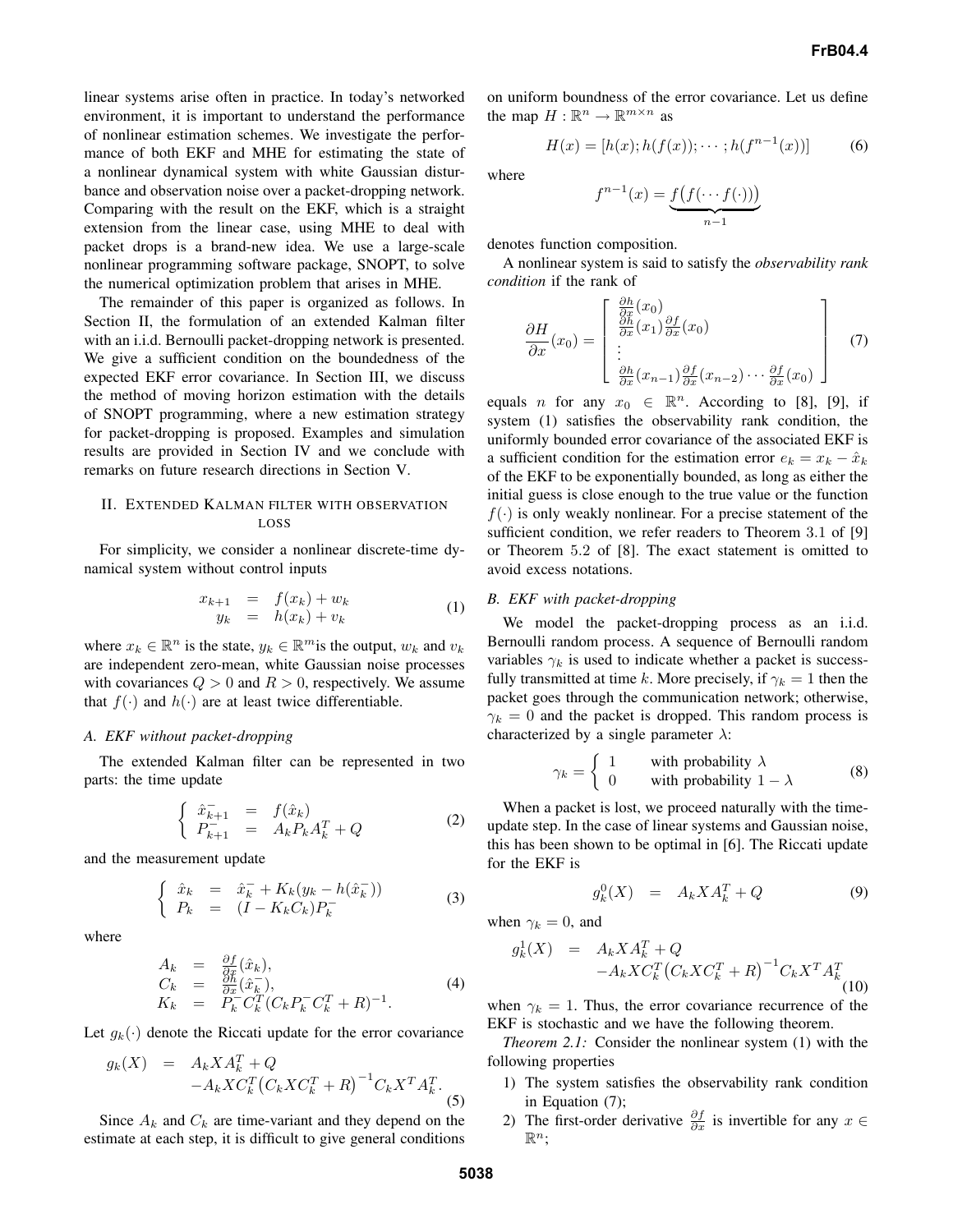3) There exists a detectible pair  $(A, C)$  such that

$$
A \ge \frac{\partial f}{\partial x}\Big|_{x=x_0} \text{ and } C^T R^{-1} C \le \frac{\partial h}{\partial x}^T R^{-1} \frac{\partial h}{\partial x}\Big|_{x=x_0}
$$
  
for all  $x_0 \in \mathbb{R}^n$ .

Then, the expected error covariance  $E[P_k^-]$  is uniformly bounded if

$$
\lambda > 1 - 1/\rho(A)^2
$$

where  $\rho(A)$  is the spectral radius of A.

*Proof:* The first two properties guarantee that  $P_k^-$  is uniformly bounded without packet drops [8], [9]. In order to show  $E[P_k^-] > 0$  is uniformly bounded with packet drops, we need to find an upper bound. Let

$$
\tilde{g}^0(X) = AXA^T + Q
$$

and

$$
\tilde{g}^1(X) = AXA^T + Q
$$
  
-AXC<sup>T</sup>(CXC<sup>T</sup> + R)<sup>-1</sup>CX<sup>T</sup>A<sup>T</sup>.

It is true that

$$
\begin{cases}\n g_k^0(X) & \leq \tilde{g}^0(X) \\
 g_k^1(X) & \leq \tilde{g}^1(X)\n\end{cases}\n\tag{11}
$$

for any  $k$ . The first inequality is obvious from the definition of A. For the second inequality, note that the update for error covariance in the EKF can be re-written using the matrix inversion lemma.

$$
\begin{cases}\nP_{k+1}^{-1} = A_k P_k A_k^T + Q \\
P_k^{-1} = (P_k^{-})^{-1} + C_k^T R^{-1} C_k.\n\end{cases}
$$
\n(12)

Thus, with the same initial conditions, the error covariance  $P_k^-$  is bounded by the error covariance  $\tilde{P}_k^-$ . Here,  $\tilde{P}_k^$ corresponds to the Kalman filter error covariance for the linear system

$$
\begin{cases}\nx_{k+1} = Ax_k + w_k \\
y_k = Cx_k + v_k.\n\end{cases}
$$
\n(13)

So we have

$$
E[P_k^-] \le E[\tilde{P}_k^-].
$$

According to [6], [7], the expected value  $E[\tilde{P}_k^-]$  evolves according to the modified ARE

$$
g_{\lambda}(X) = AXAT + Q
$$
  
-
$$
-\lambda AXCT(CXCT + R)-1CXTAT.
$$
\n(14)

And it has been shown in [6], [7] that  $E[\tilde{P}_k^-]$  converges to a unique positive definite matrix, *i.e.* uniformly bounded, as  $k \to \infty$  if the packet-dropping rate  $1 - \lambda$  satisfies

$$
1 - \lambda < 1/\rho(A)^2.
$$

This theorem states a sufficient condition on the uniform boundedness of the error covariance of the EKF with packetdropping. It indicates that the EKF exhibits a similar phase transition as the Kalman filter with respect to packet drops. However, we have the following comments on this result:

- First, this condition is conservative since the behavior of the EKF is bounded by a Kalman filter of an approximate linear system. This conservativeness is verified in Section IV by simulation results.
- It is well known that the Riccati update is only a first-order approximation to the true error covariance. In other words, the uniform boundedness of  $P_k^-$  does not necessarily indicate the boundedness of  $e_k$ . Other conditions on the linearity of  $f(\cdot)$  and  $h(\cdot)$  as well as the precision of the initial guess must be considered. For the EKF with packet-dropping, Theorem 2.1 can only be used to judge the boundedness of  $E[P_k^-]$ . The behavior of  $E[e_k]$  is still under investigation.

## III. MOVING HORIZON ESTIMATION WITH PACKET-DROPPING

Other than EKF, moving horizon estimation (MHE) is another method to estimate a nonlinear system (1), which is formulated as an optimization problem to handle constraints explicitly. For simplicity, we assume that  $h(x) = x$ . The optimization problem solves

$$
\min_{x_0, \{w_k\}_{k=0}^{T-1}} \sum_{k=0}^{T-1} \|w_k\|_{Q^{-1}}^2 + \|v_k\|_{R^{-1}}^2 + \|x_0 - \hat{x}_0\|_{\Pi^{-1}}^2 \tag{15}
$$

at time T. As T increases, more observation data are taken into account and the optimization increases in size. To limit the amount of computation, MHE considers a finite-size horizon window. Fig. 2 illustrates this concept. When the time step increases by one, the horizon window moves one step to the right by including one new observation data and discarding the oldest one. More precisely, MHE solves the following optimization at each time T

$$
\min_{x_{T-N+1}, \{w_k\}_{T-N}^{T-1}} \quad \sum_{k=T-N}^{T-1} \|w_k\|_{Q^{-1}}^2 + \|v_k\|_{R^{-1}}^2 + \mathcal{Z}_{T-N+1}(x_{T-N+1}) \tag{16}
$$

where N is the horizon window size and  $\mathcal{Z}_{T-N+1}(x_{T-N+1})$ is called the arrival cost, which summarizes the past information up to time  $T - N + 1$ . For general nonlinear systems with the form  $(1)$ , it is difficult to determine the true arrival cost. As often done in practice, we run an EKF with MHE at the same time and use the weighted deviation from the result of the EKF as the arrival cost. In symbols,

$$
\mathcal{Z}_{T-N-1}(x_{T-N-1}) = \|x_{T-N-1} - \hat{x}_{T-N-1}\|^2 \cdot \Pi_{T-N-1}^{-1}
$$
\n(17)

where  $\Pi_{T-N-1}$  is the error covariance of the EKF.

#### *A. Formulation of MHE with SNOPT*

A MHE scheme needs to solve an optimization problem at each step. We use SNOPT [12], a general-purpose software package, as our numerical solver. In the cost function (16), there are  $2N + 2$  variables total and they are  $\{x_{T-N+1}, w_{T-N+1}, \cdots, w_{T-1}, v_{T-N+1}, \cdots, v_T\}$ . Our goal is to solve (16) subject to the following  $N-1$  nonlinear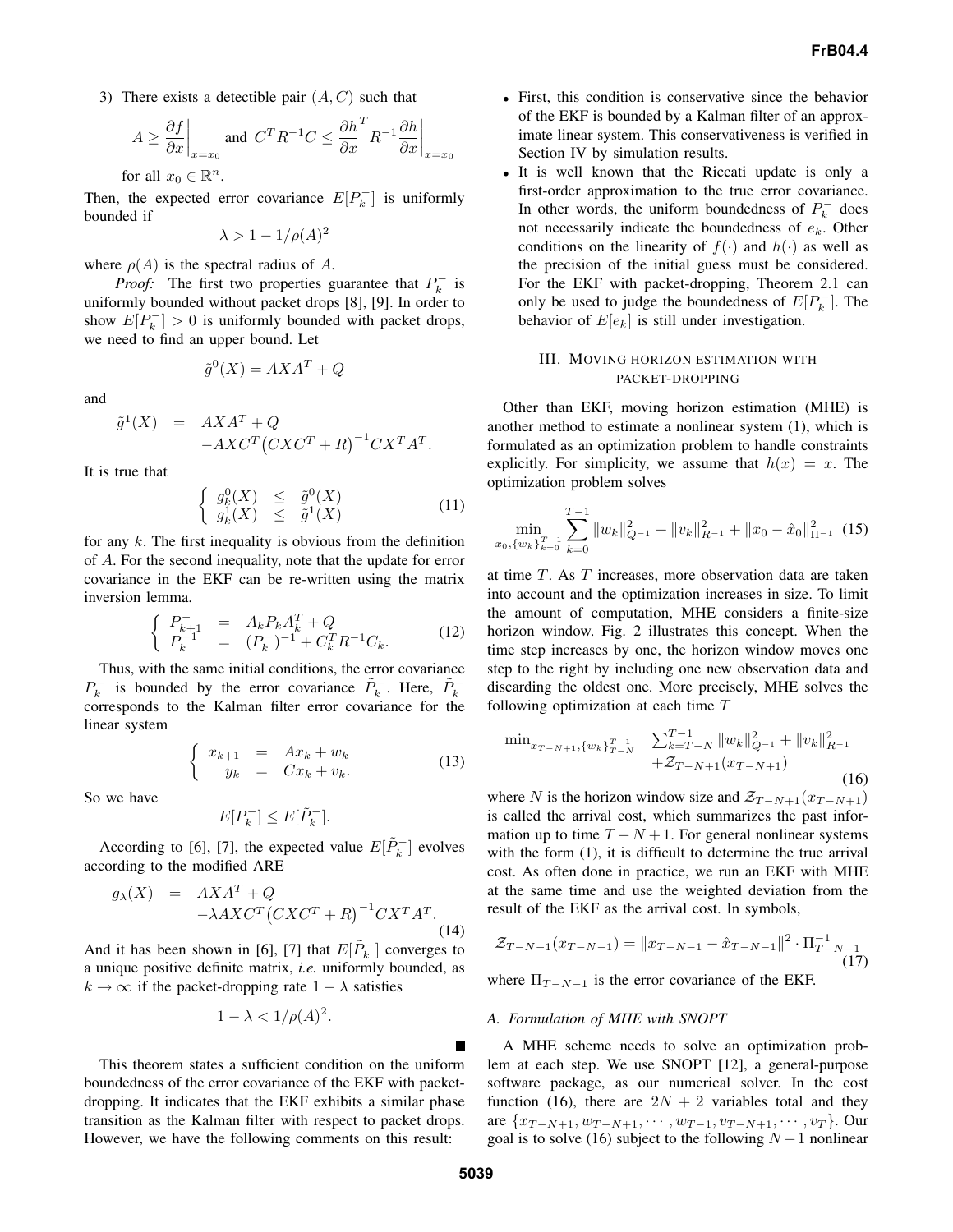

Fig. 2. Diagram of MHE with no packet-dropping.

constraints:

$$
\begin{cases}\nf(x_{T-N+1}) + v_{T-N+2} + w_{T-N+1} - y_{T-N+2} = 0 \\
f(y_{T-N+2} - v_{T-N+2}) + v_{T-N+3} = 0 \\
+w_{T-N+2} - y_{T-N+3} = 0 \\
\vdots \\
f(y_{T-1} - v_{T-1}) + v_T + w_{T-1} - y_T = 0\n\end{cases}
$$
\n(18)

and one linear constraint

$$
x_{T-N+1} + v_{T-N+1} - y_{T-N+1} = 0.
$$
 (19)

These equality constraints arise from the system dynamics. Additional inequality constraints on variables can be introduced to model, for example, bounded noise.

To compute the Jacobian matrix of those constraints, we order those variables as follows

$$
\{\underbrace{x_{T-N+1}, v_{T-N+2}, \cdots, v_T}_{N \text{ nonlinear Jacobian variables}}, \underbrace{w_{T-N+1}, \cdots, w_{T-1}, v_{T-N+1}}_{N \text{ linear Jacobian variables}}\}
$$

to yield the sparse Jacobian matrix as

$$
\begin{pmatrix}\n\frac{\partial f}{\partial x_{T-N+1}} & 1 & & & 1 \\
& \ddots & \ddots & & \vdots \\
& & \frac{\partial f}{\partial v_{T-1}} & 1 & & 1 \\
& & & & \ddots \\
& & & & & 1\n\end{pmatrix}
$$
\n(20)

where the left-upper  $(N - 1) \times (N - 1)$  sub-matrix is the nonlinear Jacobian matrix and the last row corresponds to the linear constraint.

After solving this optimization problem, the estimation of  $x_T$  can be calculated by

$$
x_{T-N+2} = f(x_{T-N+1}) + w_{T-N+1}
$$
  
\n
$$
x_{T-N+3} = f(x_{T-N+2}) + w_{T-N+2}
$$
  
\n
$$
\downarrow
$$
  
\n
$$
x_T = f(x_{T-1}) + w_{T-1}.
$$
\n(21)

#### *B. Estimation strategy for packet-dropping*

When a packet is dropped in the communication network, the estimator has to predict the state value at that time step. For the EKF, it is natural to proceed with the time update step until a packet is successfully received. For MHE, we propose the following strategy to handle packet loss.



Fig. 3. Diagram of MHE with packet-dropping.

TABLE I RECEIVED PACKET HISTORY AND TIME INTERVALS

| Time index        |                      | $\iota_1$ | $\iota_2$                |  |          |  | $\imath_{N-1}$ | $\imath_N$ |
|-------------------|----------------------|-----------|--------------------------|--|----------|--|----------------|------------|
| Packet value      |                      | $y_{i_1}$ | $y_{i_2}$                |  |          |  |                | $y_{i_N}$  |
|                   |                      |           |                          |  |          |  |                |            |
| Time<br>intervals | $m_1 =$<br>$\iota_2$ |           | $m_2 =$<br>22<br>$i_{3}$ |  | $\cdots$ |  | $m_{N-1} =$    |            |

If the packet is dropped at time  $k$ , *i.e.* the estimator does not receive  $y_k$ . We estimate the state at time k as

$$
\hat{x}_k = f(\hat{x}_{k-1}).\tag{22}
$$

This one-step propagation method is used whenever the packet is dropped. If consecutive packets are dropped, we perform this time update multiple times.

If the packet is received at time  $k$ , the estimator uses the latest N received observation data as nonlinear constraints. Because multiple packets may be dropped in succession, the time indices of the last  $N$  received packets may not be consecutive. Fig. 3 shows this strategy. The width of the horizon may vary at each step, but the number of successfully received observation packets inside the window is constant. When a new packet arrives, the horizon window moves to the right by discarding the oldest observation data. Based on this strategy, the estimator only needs to store the latest  $N$ received packets at any time. Table I shows an example of the memory and time intervals.

Due to the packet loss, we must use a different cost function in the optimization as

$$
\min_{x_{i_1}, \{w_k\}_{i_1}^{i_N}} \sum_{k=i_1}^{i_N} \|w_k\|_{Q^{-1}}^2 + \|v_k\|_{R^{-1}}^2 + \|x_{i_1} - \hat{x}_{i_1}\|^2 \cdot \Pi_{i_1}^{-1}.
$$
\n(23)

The arrival cost is again based on the output of an EKF at time  $i_1$ . The new optimization variables are

{
$$
x_{i_1}, v_{i_2}, \cdots, v_{i_N}, \underbrace{w_{i_1-1}, \cdots, w_{i_{N-1}}, v_{i_1}}_{N \text{ nonlinear Jacobian variables}}
$$
}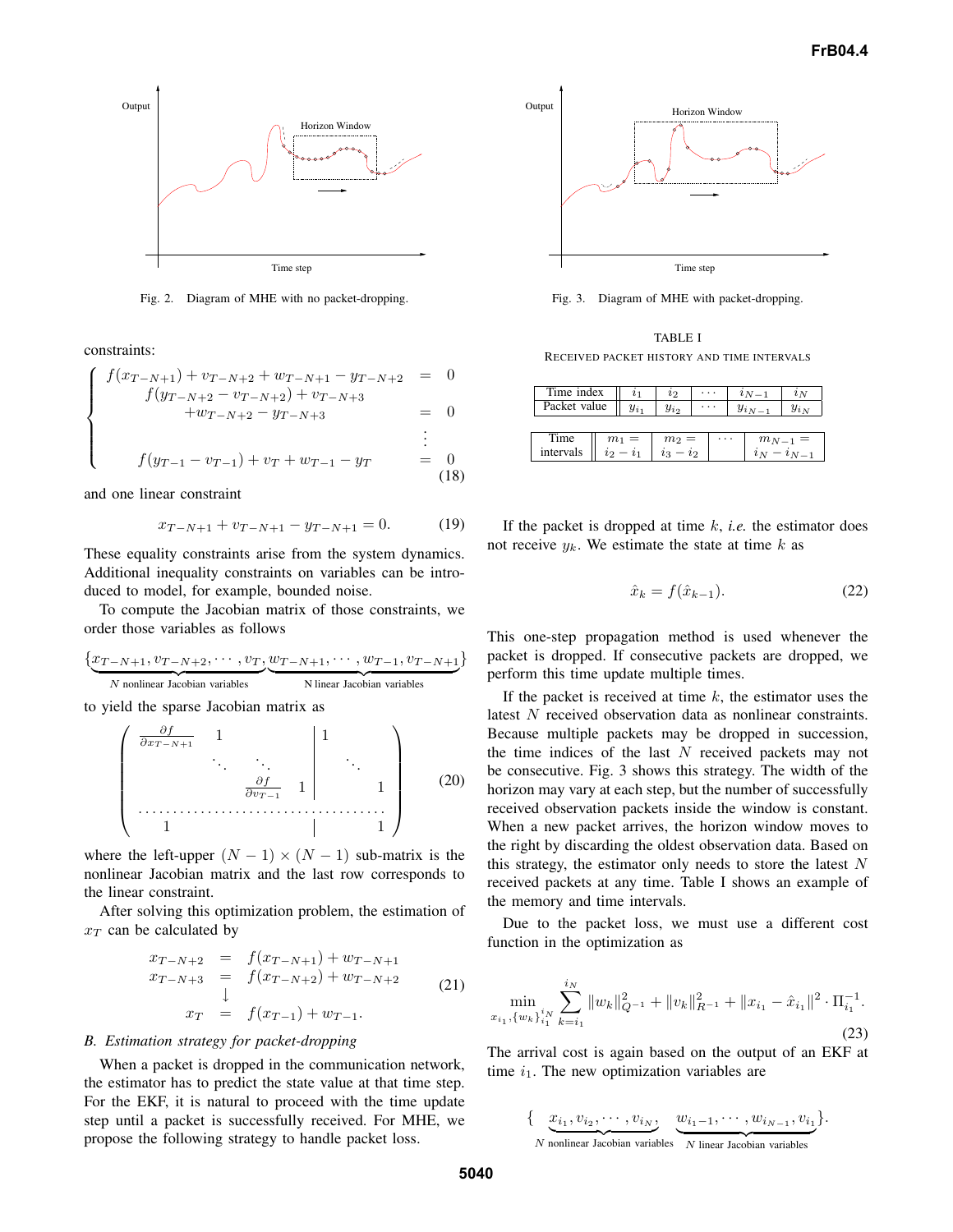The nonlinear constraints are

 $\sqrt{ }$  $\int$ 

$$
f^{m_1}(x_{i_1}) + v_{i_2} + w_{i_1} - y_{i_2} = 0
$$
  
\n
$$
f^{m_2}(y_{i_2} - v_{i_2}) + v_{i_3} + w_{i_2} - y_{i_3} = 0
$$

$$
\begin{cases}\n f^{m_{N-1}}(y_{i_{N-1}} - v_{i_{N-1}}) + v_{i_N} + w_{i_{N-1}} - y_{i_N} &= 0 \\
 0 & (24)\n \end{cases}
$$

and the linear constraint

$$
x_{i_1} + v_{i_1} - y_{i_1} = 0. \tag{25}
$$

The difference between constraints in (18) and (24) is that the nonlinear function  $f(\cdot)$  is replaced by compositions  $f^m(\cdot)$ . While the Jacobian matrix has the same form as in Equation (20).

#### IV. EXAMPLES AND SIMULATION RESULTS

In this section, we apply the aforementioned estimation strategies to two scalar nonlinear systems as examples.

#### *A. Example: a stable nonlinear system*

Let us first consider the system

$$
\begin{cases}\nx_{k+1} = x_k - 0.001 \cdot x_k (x_k + 2)(x_k - 5) + w_k \\
y_k = x_k + v_k,\n\end{cases}
$$
\n(26)

where  $w_k$  and  $v_k$  are zero-mean white Gaussian noise processes with covariances  $Q = 0.01$  and  $R = 6$ , respectively. This system satisfies the observability rank condition and has three equilibrium points  $\{0, -2, 5\}$ , where  $-2$  and 5 are stable equilibrium points and 0 is unstable. As a comparison, we first consider the case with no packet-drops. Fig. 4 shows the performance of EKF and MHE with window size 70. It is apparent that with Gaussian noise and stable dynamics, the EKF is almost as good as MHE. Fig. 5 shows the horizon window of MHE. The red interval represents the estimated state values inside the horizon window based on the results of the numerical solver, SNOPT. The green curve shows the actual states, the cyan dots are the noisy observations, and the blue is the estimated trajectory according to MHE. We ran simulations on a desktop computer with an Intel $(R)$  Xeon $(R)$ CPU at 2.66 GHz and 1 GB of RAM. The update rate of MHE about 1 Hz.



Fig. 4. EKF and MHE with no packet-dropping.



Fig. 5. Horizon window of MHE with no packet-dropping.

Fig. 6 shows the simulation result of the EKF under various packet-dropping conditions. Large packet drop rates degrade estimator performance regardless which approach is used. We get the similar figure for MHE as well. Since the dynamics are stable, both EKF and MHE eventually converge to the stable state. The output of estimator breaks into discontinuous pieces at high packet-dropping rate. Each piece corresponds to an interval of prediction due to continuous packet drops. When a packet successfully received, the estimator updates its output and the estimated trajectory jumps. Fig. 7 shows a typical horizon window of MHE. The red cross represents the estimated state values inside the horizon window. The green curve shows the true states, the cyan dots denote the received noisy outputs which is quite sparse due to the high loss rate  $(40\%)$ , and the black is the estimated trajectory. Since the system (26) is rather tame, we can attribute the comparable performance to the fact that the arrival cost of MHE is determined by an EKF.



Fig. 6. EKF with packet-dropping.

# *B. Example: an unstable nonlinear system*

The second system that we consider is

$$
\begin{cases}\nx_{k+1} = 1.1 \cdot x_k + 0.2 \cdot \sin(x_k) + w_k \\
y_k = x_k + v_k,\n\end{cases} \n(27)
$$